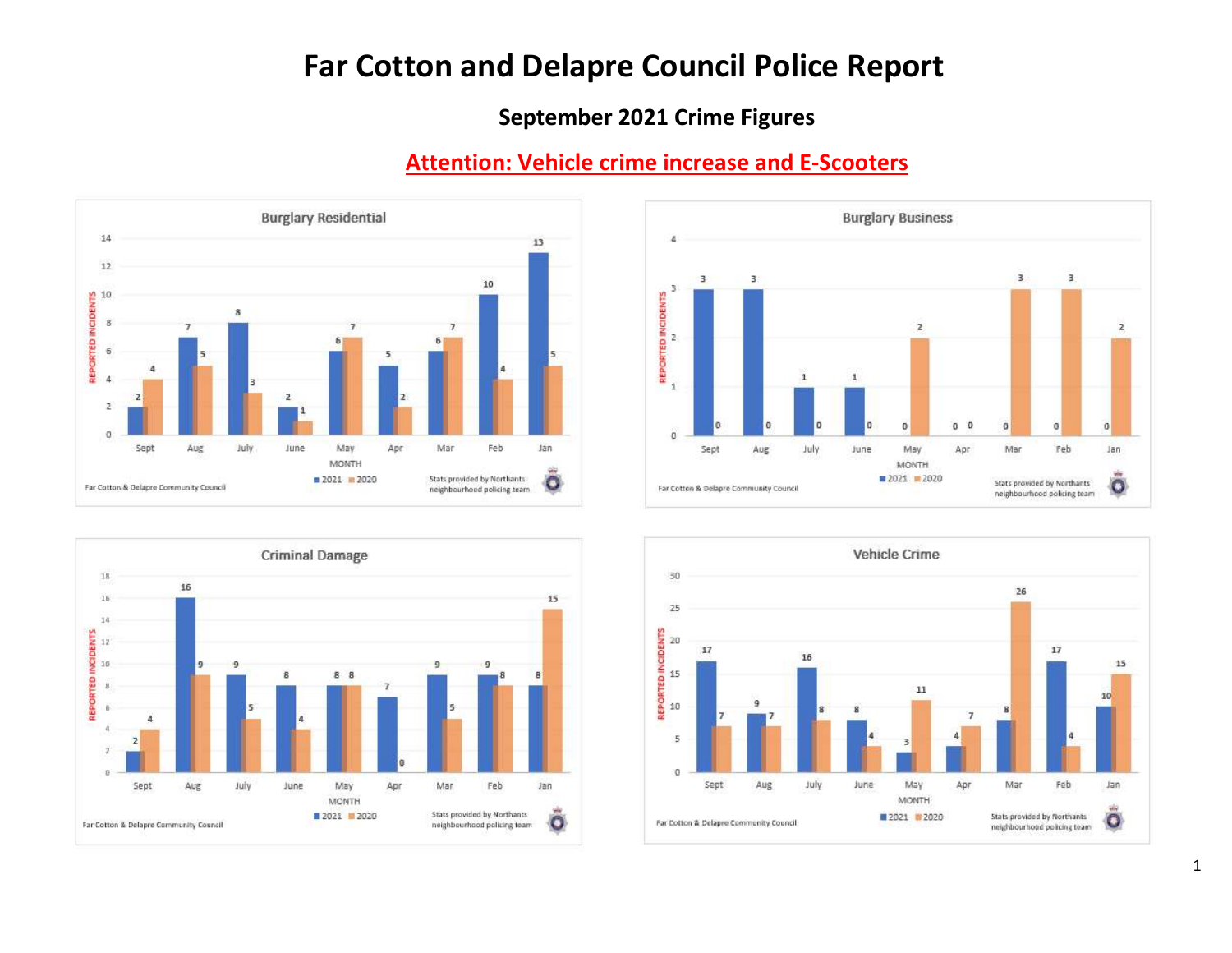#### September 2021 update

There has been a recent spike in the area of vehicle crime. This is a combination of items stolen from vans and cars including opportunists smashing car windows to take items on display. It only takes several seconds for someone to take the opportunity to perform this act so as a reminder please make sure you remove all valuables from your locked vehicle at all times. This includes sat navs, dashcams, their cradles and any adaptors. It is also advisable to remove any loose change, any bags and items of clothing from view.

For more information: www.northants.police.uk/cp/crime-prevention/keeping-vehicles-safe/

A cannabis factory was located, by a PSCO, on Forest Road and subsequently an arrest was made. E-Scooters - Work is continuing to focus on the use of personal e-scooters in the area. Currently the only legal e-scooters are those on the VOI scheme and all other personal e-scooters should not be used in public areas/roads/footpaths/parks etc and cycle paths. For more information: www.northants.police.uk/news/northants/news/news/2021/august-21/reminder-that-private-e-scooters-areillegal-to-ride-on-public-roads-before-police-enforcement-begins/

E-Scooter leaflet on the law: www.ce-academy.org/ckfinder/userfiles/files/More-useful-links/A5ESCOOTERFLYERV3pdf.pdf

#### Neighbourhood Watch Notifications

If you would like to receive Neighbourhood area alerts please sign up at the following website address: www.northants.police.uk/advice/advice-and-information/wsi/watch-schemes-initiatives/as/northants/neighbourhood-alert/ If you would like to support your local scheme please have a look at the Northamptonshire Neighbourhood watch website and Facebook details:

www.ourwatch.org.uk/area/northamptonshire www.facebook.com/NNWAssociation

Crimestoppers continue their summer promotion for safer communities and includes advice relating to reducing thefts, car crime and burglary: www.crimestoppers-uk.org/campaigns-media/campaigns/safer-communities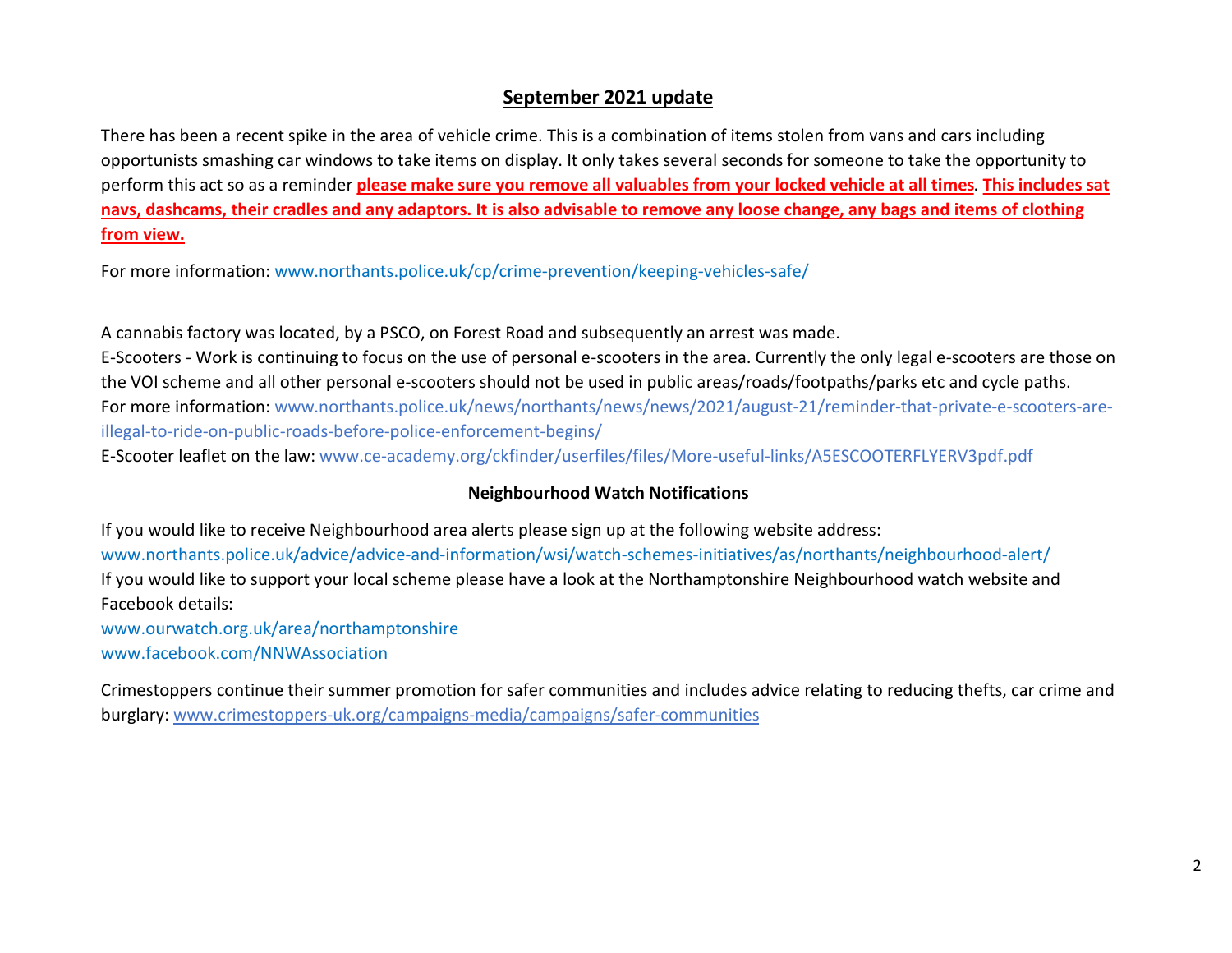## Useful information and contact details

#### CRIMESTOPPERS 0800 555 111

'If you have any information about an offence you can contact the independent crime-fighting charity Crimestoppers anonymously on the above number or through their anonymous online form at www.crimestoppers-uk.org. No personal details are taken, information cannot be traced or recorded and you will not go to court.'

# Please continue to support the police and protect our area from crime and anti-social behaviour - don't ignore the situation and feel someone else will report it.

If you have an emergency telephone 999

For non-urgent matters telephone 101

To avoid waiting on the telephone you can log a request via the Northampton online system:

Crimes and incidents: www.northants.police.uk – click the report button

Domestic Abuse: www.northants.police.uk/advice/advice-and-information/daa/domestic-abuse/how-to-report-domestic-abuse/

Give information: www.northants.police.uk/contact/cubp/northants/tell-us-about-something-youve-seen-or-heard/

For providing information anonymously: www.crimestoppers-uk.org/ or by telephone 0800 555 111

To submit dashcam footage: www.northants.police.uk/police-forces/northamptonshire-police/areas/northamptonshire-forcecontent/about-us/about-us/operation-snap-northamptonshire/

For thanks and complaints: www.northants.police.uk/fo/feedback/tc/thanks-and-complaints/

Northamptonshire police have their own Social Media Channels:

Facebook: www.facebook.com/northamptonpolice/

Twitter: www.twitter.com/NptonPolice

If you would like to email the local policing team please use the following email address but please be aware this IS NOT an appropriate method for reporting crime and incidents as it is not monitored 24 hours a day:

NeighbourhoodTeamNorthampton@northants.pnn.police.uk